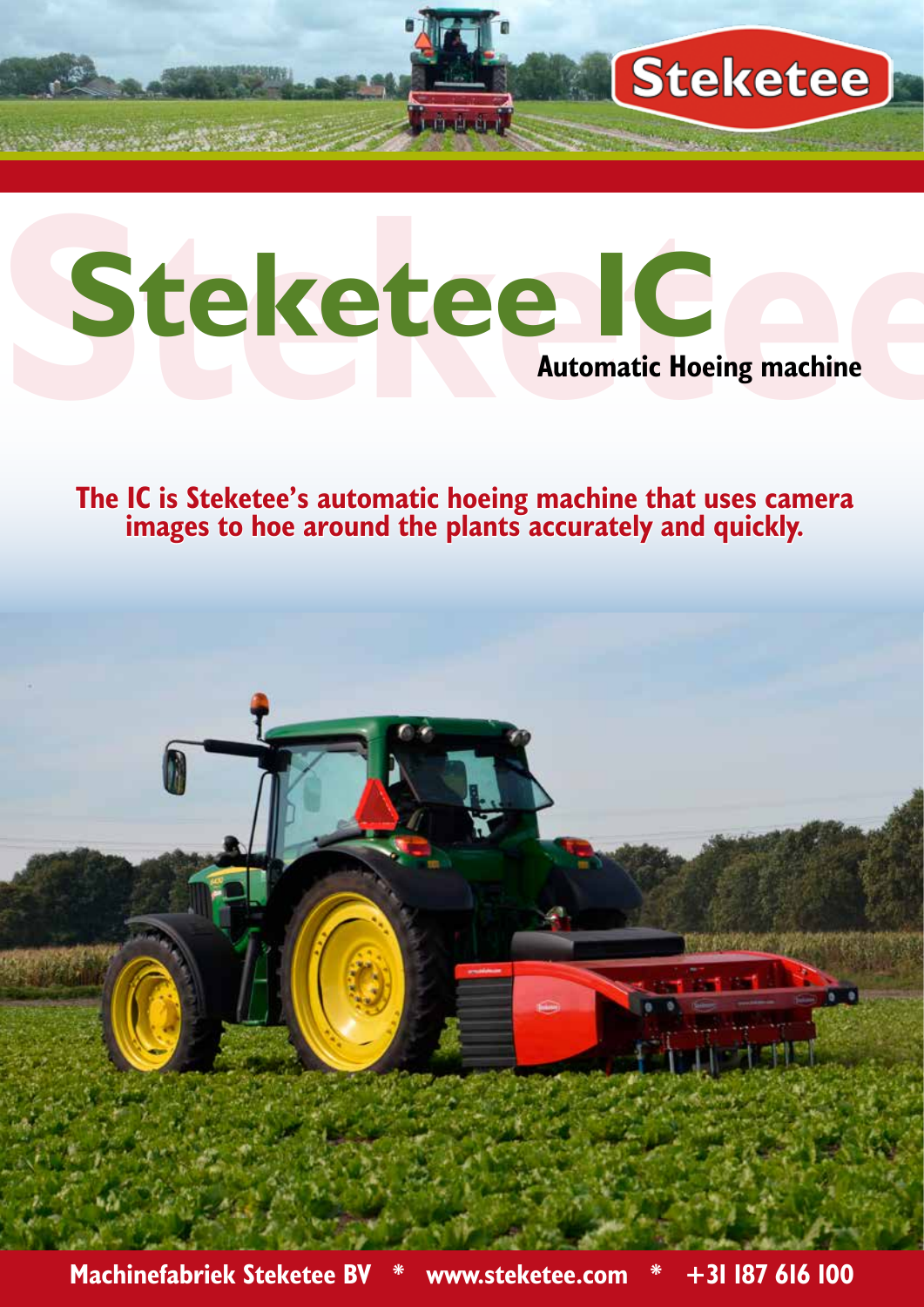# Steketee ICe **Steketee IC**



The IC is Steketee's automatic hoeing machine that uses camera images to calculate the positions of cultivated crops and is able to hoe around them accurately and quickly. The IC is able to hoe all green crops that are planted in a row. For other crops, such as red lettuce, we are able to supply extension programmes.

In order to provide accurate quality inter-row and inter-plant cultivations a wide variety of hoeing blades and tines are available such as cultivating tines, torsion weeders, finger weeders, harrow weeders, etc. In addition, it is possible to apply row spraying or even crop specific spraying. As an added benefit the digital recordings made whilst hoeing can be utilized to count the crops, measure the green surface of the crops or establish the discolouration of the crops.



*Hoeing in lettuce*









In addition to functionality and ease of use, safety and design have also played a major role in the development of the IC. This is evident from the well considered details and beautiful appearance.



## **Design**

For the purpose of service, the complete control can be taken over remotely, by means of a GSM module.

### **Service**

All automatic systems of the Steketee IC are controlled by powerful software. Its basis, which contains the image processing part, was developed in cooperation with WUR (Wageningen University Research). On the basis of colour, size, and expected position, the crop's position is determined. The software is configured in such a way, that it is easy to add extension programmes. This can also be done remotely, by means of the log on module. Operation of the machine is controlled via a touch screen with large, clearly visible buttons and symbols. It is also possible to operate the complete machine with a tablet or smartphone.



### **Software**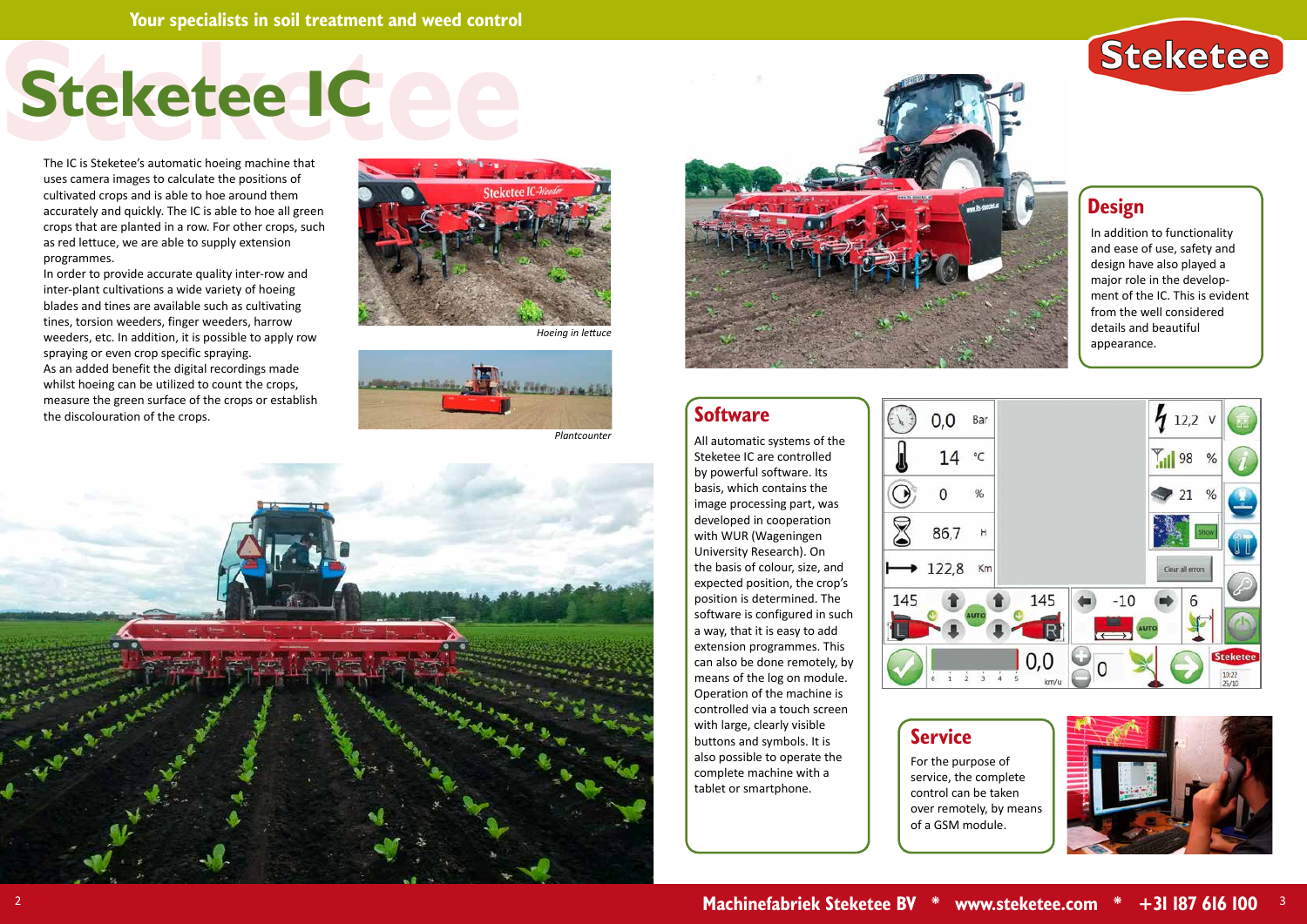

#### Modular concept

Just like any other Steketee hoeing machine, the IC has a modular design. This allows work widths from 1.5 to 8 metres and any driving distance. The overall weight of the machine provides very low pressure at the tractor wheels with minimum soil compaction.



#### Camera's

The cameras are mounted under the front hood to give an area where plants are monitored with the use of high power LED lighting to ensure that there is no effect from sunlight or shadows, which provides the accurate position of each plant to ensure fast accurate hoeing.

#### **Sideshift**

#### Safety

At the rear of the machine you will find a folding safety bracket. This will make sure that by-standers are unable to reach the blades while the machine is working. It also functions as a bumper during transport on the road. For a safe transport on the public road, each IC is provided with LED rear lights.

#### Compressor



# **Steketee**

In order to provide the pneumatic cylinders of the hoeing blades with sufficient compressed air, a hydraulically driven screw compressor is mounted. It is able to provide a continuous high volume. In order to discharge the heat, the machine has a combined oil/air cooler. The air pressure for the hoeing blades can simply be adjusted by means of a reducing valve.

#### Hydraulic functions

The height adjustment and the sideshift on the IC are controlled by 1 hydraulic valve of the tractor. The tractor needs a pressure-free oil return. De compressor is driven by means of a PTO, so the IC can work with a relativ light tractor.valve.

#### Support wheels

The machine is supported by 2 depth wheels. In addition to controlling the height, they will also provide sideward stability. A wheel sensor is mounted on the support wheel to provide a signal to the computer.



#### Height control

As the distance from the cameras to the crop plants is important for the accuracy, it is continuously being measured by 2 ultrasonic sensors. In case of a deviation that is beyond the given parameters, correction is made automatically through hydraulic depth wheels.

The images provided by the camera ensures the machine is positioned in the correct place for accurate cultivation. The hydraulic side shift provides 15cm left or right of the row.



# Toolbar

The IC is Steketee's first machine that uses the new toolbar system. The unique profile of the hoeing beam will guarantee great stability and utmost flexibility.

As a result, the user can mount the hoeing elements at any desired driving position very quickly and simply.



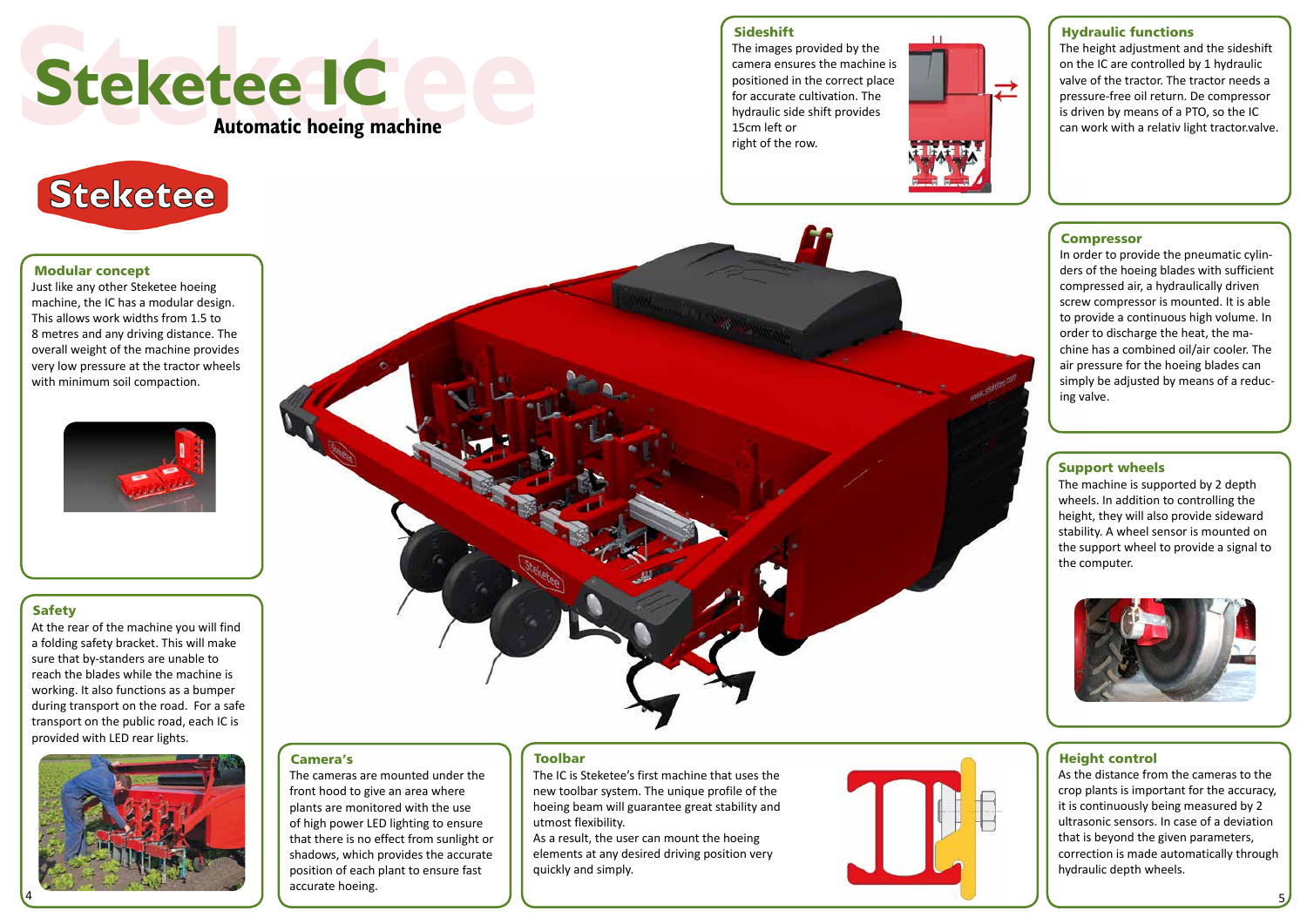6 7 **Machinefabriek Steketee BV \* www.steketee.com \* +31 187 616 100**

The force that is required to be able to move the hoeing blades in the row, is supplied by 2 pneumatic cylinders. These cylinders are relatively simple, reliable and fast. At a work pressure of 7 bar, the blade will strike between a plant in only 50 milliseconds (1/100 sec.). This allows a capacity of 3-4 plants per second up to a

#### maximum of 5km/h. To ensure accurate working in















all sizes of crops the opening with of the blades is very easily adjusted by a turnscrew. The cylinders are provided with internal damping in order to absorb the forces at the end of the stroke. Various versions and configurations of the hoeing elements are available.



# **Hoeing element**



*Various versions and configurations fo the hoeing elements.*

## **Unique benefits:**

- $\blacktriangleright$  Full cultivation treatment in 1 go
- $\blacktriangleright$  Fully automatic
- Modular design
- $\blacktriangleright$  Easy to use
- ▶ Quick access remote service

#### Other options that can be used: